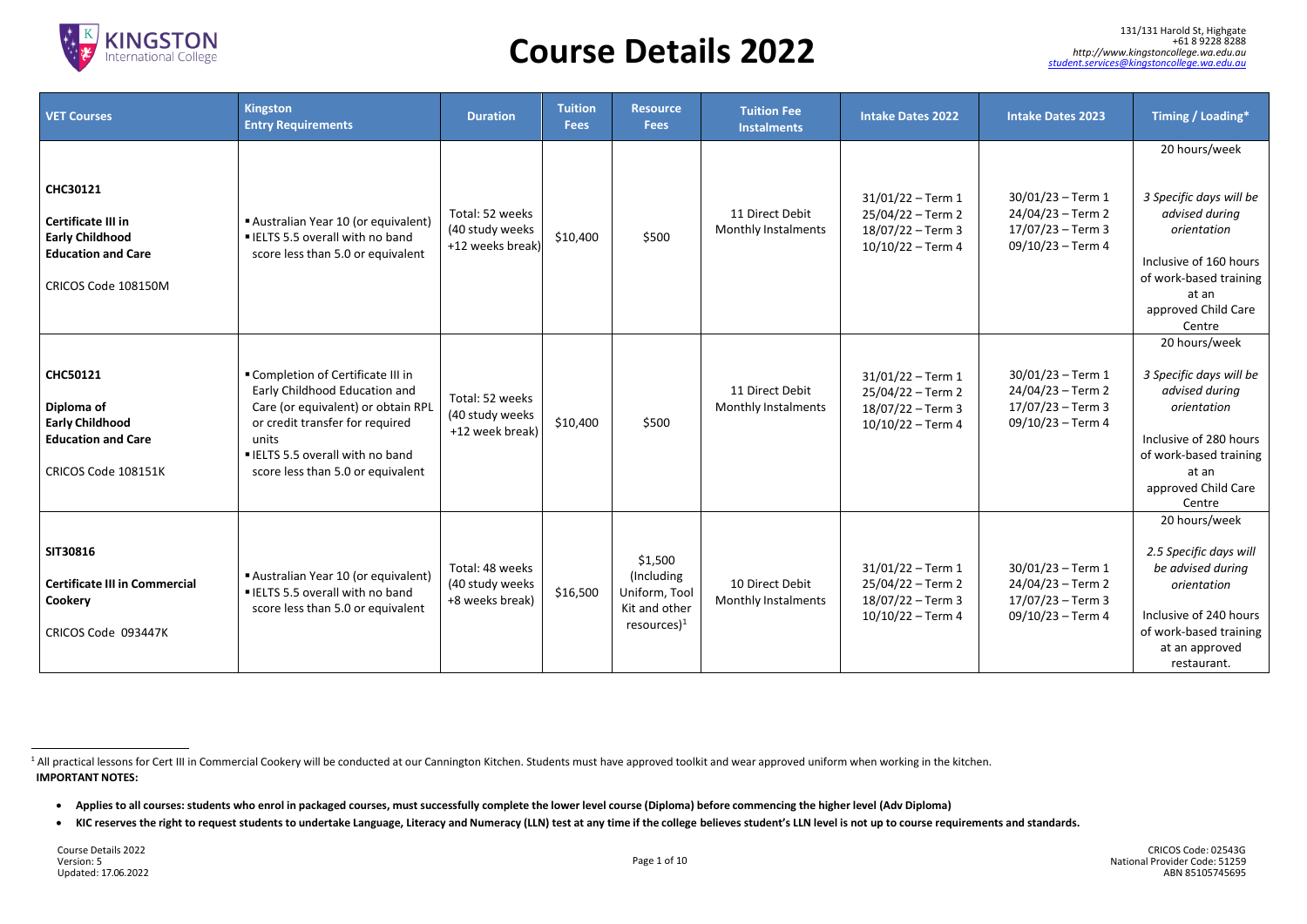

#### **IMPORTANT NOTES:**

- Applies to all courses: students who enrol in packaged courses, must successfully complete the lower level course (Diploma) before commencing the higher level (Adv Diploma)
- KIC reserves the right to request students to undertake Language, Literacy and Numeracy (LLN) test at any time if the college believes student's LLN level is not up to course requirements and standards.

Course Details 2022 Version: 5 Updated: 17.06.2022

131/131 Harold St, [Highgate](https://goo.gl/maps/xcR8P6MTyYL2) +61 8 9228 8288<br>http://www.kingstoncollege.wa.edu.au<br>student.services@kingstoncollege.wa.edu.au

| <b>VET Courses</b>                                                                                       | Kingston<br><b>Entry Requirements</b>                                                                                                                                                                                                                                            | <b>Duration</b>                                         | <b>Tuition</b><br><b>Fees</b> | <b>Resource</b><br><b>Fees</b> | <b>Tuition Fee</b><br><b>Instalments</b> | <b>Intake Dates 2022</b>                                                              | <b>Intake Dates 2023</b>                                                              | Timing / Loading*                                                           |
|----------------------------------------------------------------------------------------------------------|----------------------------------------------------------------------------------------------------------------------------------------------------------------------------------------------------------------------------------------------------------------------------------|---------------------------------------------------------|-------------------------------|--------------------------------|------------------------------------------|---------------------------------------------------------------------------------------|---------------------------------------------------------------------------------------|-----------------------------------------------------------------------------|
| SIT40516<br><b>Certificate IV in Commercial</b><br>Cookery<br><b>(Commercial Cookery</b><br>Pathway)     | Australian Year 11 (or equivalent)<br>■ IELTS 5.5 overall with no band<br>score less than 5.0 or equivalent<br>■ Completion of SIT30816 Cert III in<br>Commercial Cookery or obtain<br>RPL or credit transfer for required<br>units.                                             | Total: 24 weeks*<br>(20 study weeks)<br>+4 weeks break) | \$6,060                       | \$400                          | 5 Direct Debit<br>Monthly Instalments    | $31/01/22 - Term 1$<br>25/04/22 - Term 2<br>$18/07/22 - Term3$<br>$10/10/22$ – Term 4 | $30/01/23 - Term 1$<br>24/04/23 – Term 2<br>$17/07/23 - Term3$<br>$09/10/23 - Term 4$ | 20 hours/week<br>2.5 Specific days will<br>be advised during<br>orientation |
| CRICOS Code 093448J                                                                                      |                                                                                                                                                                                                                                                                                  |                                                         |                               |                                |                                          |                                                                                       |                                                                                       |                                                                             |
| <b>SIT50416</b><br><b>Diploma of Hospitality</b><br>Management<br><b>(Commercial Cookery</b><br>Pathway) | Australian Year 12 (or equivalent)<br>■ IELTS 5.5 overall with no band<br>score less than 5.0 or equivalent<br>■ Completion of SIT30816 Cert III in<br>Commercial Cookery and<br>SIT40516 Cert IV in Commercial<br>Cookery or obtain RPL or credit<br>transfer for requiredunits | Total: 24 weeks*<br>(20 study weeks<br>+4 weeks break)  | \$6,170                       | \$500                          | 6 Direct Debit Monthly<br>Instalments    | $31/01/22$ – Term 1<br>25/04/22 – Term 2<br>18/07/22 - Term 3<br>$10/10/22$ – Term 4  | $30/01/23 - Term 1$<br>24/04/23 – Term 2<br>17/07/23 – Term 3<br>$09/10/23 - Term 4$  | 20 hours/week<br>2.5 Specific days will<br>be advised during<br>orientation |
| CRICOS Code 091010M                                                                                      |                                                                                                                                                                                                                                                                                  |                                                         |                               |                                |                                          |                                                                                       |                                                                                       |                                                                             |

\*If the course starts in Term 4, total course duration will be 26 weeks instead of 24 weeks due to year-end holiday.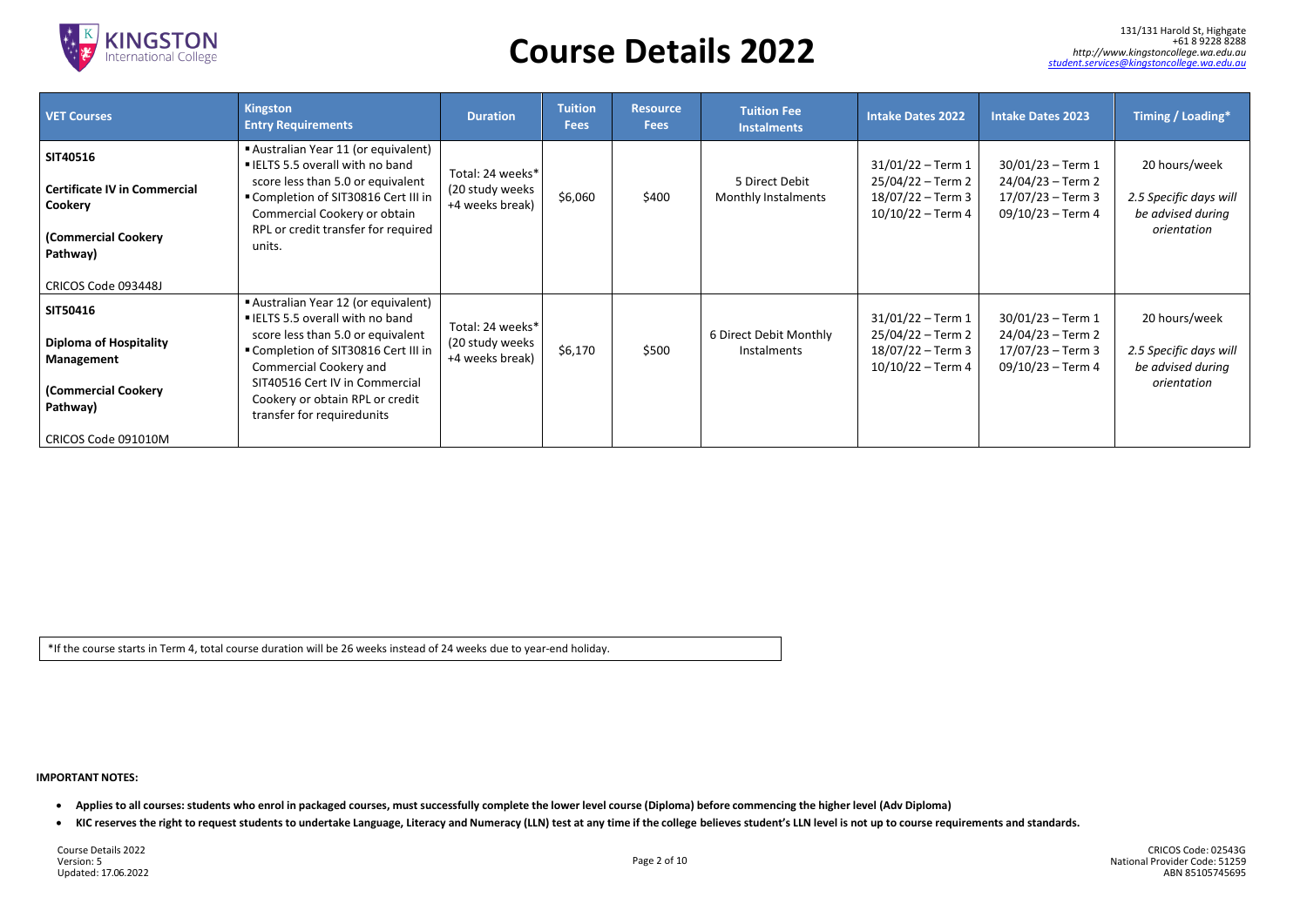

#### **IMPORTANT NOTES:**

- Applies to all courses: students who enrol in packaged courses, must successfully complete the lower level course (Diploma) before commencing the higher level (Adv Diploma)
- KIC reserves the right to request students to undertake Language, Literacy and Numeracy (LLN) test at any time if the college believes student's LLN level is not up to course requirements and standards.

| <b>VET Courses</b>                                                                                                             | <b>Kingston</b><br><b>Entry Requirements</b>                                                                                                                                                                                                                                                                                    | <b>Duration</b>                                                                                                                                                                                | <b>Tuition</b><br><b>Fees</b> | <b>Resource</b><br><b>Fees</b> | <b>Tuition Fee</b><br><b>Instalments</b> | <b>Intake Dates 2022</b>                                                             | <b>Intake Dates 2023</b>                                                              | Timing / Loading*                                                                                                              |
|--------------------------------------------------------------------------------------------------------------------------------|---------------------------------------------------------------------------------------------------------------------------------------------------------------------------------------------------------------------------------------------------------------------------------------------------------------------------------|------------------------------------------------------------------------------------------------------------------------------------------------------------------------------------------------|-------------------------------|--------------------------------|------------------------------------------|--------------------------------------------------------------------------------------|---------------------------------------------------------------------------------------|--------------------------------------------------------------------------------------------------------------------------------|
| SIT60316<br><b>Advanced Diploma of</b><br><b>Hospitality Management</b><br>(Commercial Cookery Pathway)<br>CRICOS Code 108419J | Australian Year 12 (or equivalent)<br><b>ELTS 6.0 overall with no band</b><br>score less than 5.0 or equivalent<br>■ Completion of SIT30816 Cert III<br>in Commercial Cookery,<br>SIT40516 Cert IV in Commercial<br>Cookery, and SIT50416 Diploma<br>of Hospitality Management or<br>obtain RPL or credit transfer for<br>units | Total: 24 weeks*<br>(20 study weeks)<br>+4 weeks break)<br>*If course starts in<br>Term 4, the total<br>course duration will<br>be 26 weeks instead<br>of 24 weeks due to<br>year-end holiday. | \$6,680                       | \$500                          | 6 Direct Debit Monthly<br>Instalments    | $31/01/22$ – Term 1<br>25/04/22 – Term 2<br>18/07/22 - Term 3<br>$10/10/22$ – Term 4 | $30/01/23 - Term 1$<br>24/04/23 - Term 2<br>$17/07/23 - Term3$<br>09/10/23 - Term 4   | 20 hours/week<br>2.5 Specific days will<br>be advised during<br>orientation                                                    |
| <b>BSB40820</b><br><b>Certificate IV in Marketing and</b><br>Communication<br>CRICOS Code 107207G                              | Australian Year 11 (or equivalent)<br><b>ELTS 5.5 overall with no band</b><br>score less than 5.0 or equivalent                                                                                                                                                                                                                 | Total: 52 weeks<br>(40 study weeks<br>+12 weeks break)                                                                                                                                         | \$10,400                      | \$500                          | 11 Direct Debit Monthly<br>Instalments   | $31/01/22$ – Term 1<br>25/04/22 - Term 2<br>18/07/22 - Term 3<br>$10/10/22 - Term 4$ | $30/01/23 - Term 1$<br>24/04/23 - Term 2<br>$17/07/23 - Term3$<br>$09/10/23$ – Term 4 | 20 hours/week<br>2.5 Specific days will<br>be advised during<br>orientation<br>Required training may<br>be<br>up to 1200 hours |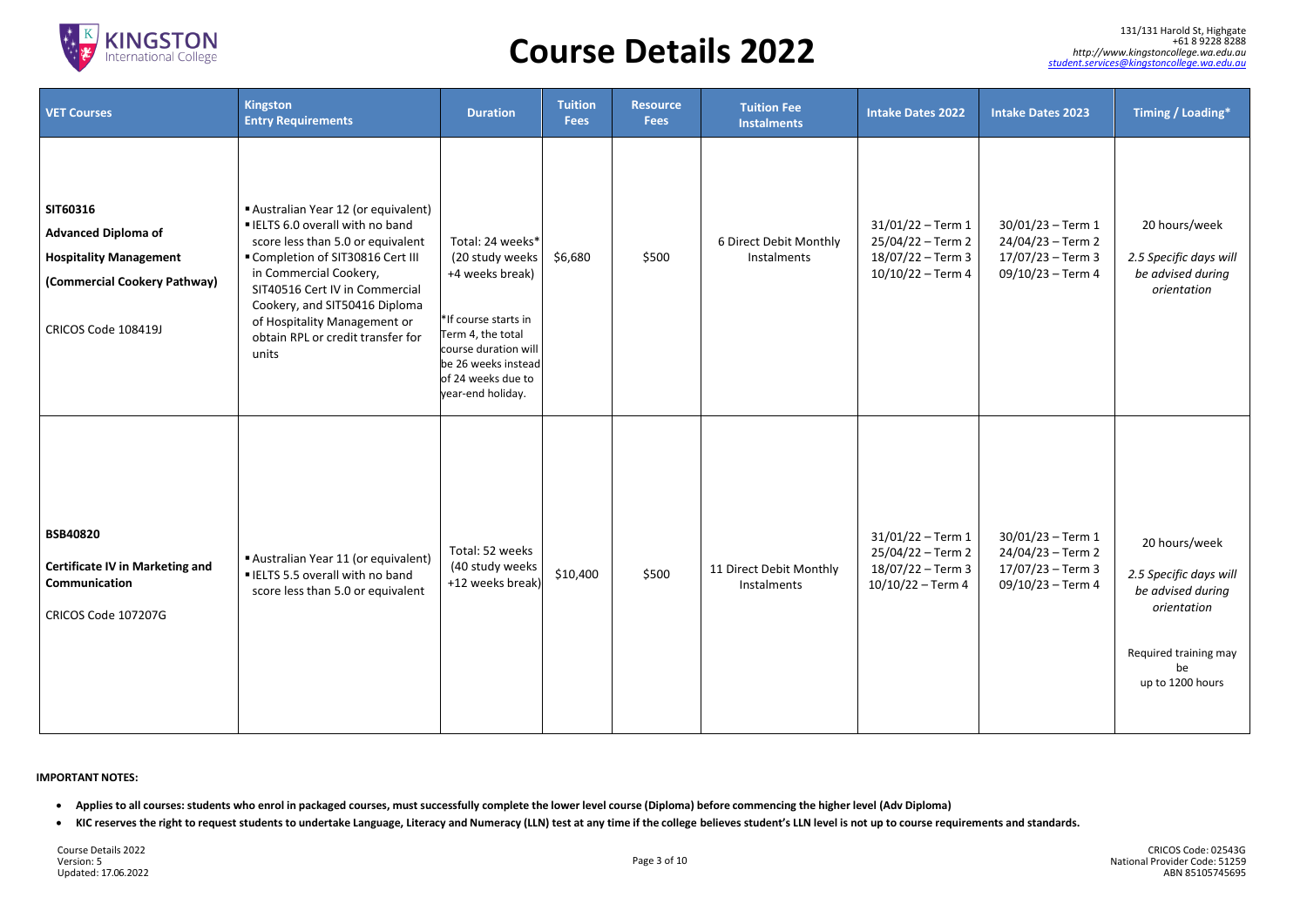

#### **IMPORTANT NOTES:**

- Applies to all courses: students who enrol in packaged courses, must successfully complete the lower level course (Diploma) before commencing the higher level (Adv Diploma)
- KIC reserves the right to request students to undertake Language, Literacy and Numeracy (LLN) test at any time if the college believes student's LLN level is not up to course requirements and standards.

| <b>VET Courses</b>                                                                          | <b>Kingston</b><br><b>Entry Requirements</b>                                                                                                                                                                                                                                                                                                                                                                                                                                                  | <b>Duration</b>                                                                                                   | <b>Tuition</b><br><b>Fees</b> | <b>Resource</b><br><b>Fees</b> | <b>Tuition Fee</b><br><b>Instalments</b> | <b>Intake Dates 2022</b>                                                               | <b>Intake Dates 2023</b>                                                                | Timing / Loading*                                                                                                              |
|---------------------------------------------------------------------------------------------|-----------------------------------------------------------------------------------------------------------------------------------------------------------------------------------------------------------------------------------------------------------------------------------------------------------------------------------------------------------------------------------------------------------------------------------------------------------------------------------------------|-------------------------------------------------------------------------------------------------------------------|-------------------------------|--------------------------------|------------------------------------------|----------------------------------------------------------------------------------------|-----------------------------------------------------------------------------------------|--------------------------------------------------------------------------------------------------------------------------------|
| <b>BSB50120</b><br><b>Diploma of Business</b><br>CRICOS Code 107205J                        | Australian Year 12 (or equivalent)<br><b>ELTS 5.5 overall with no band</b><br>score less than 5.0 or equivalent<br>Any Cert IV (or higher) business<br>qualification OR 2 years<br>experience in a commercial<br>situation at a senior support or<br>technical role<br>■ CV submission is required prior to<br>commencement and issuance of<br>CoE<br>If students do not have relevant<br>Cert IV qualification or working<br>experience, they have to be<br>interviewed by the trainers.     | Total: 52 weeks<br>(40 study weeks<br>+12 weeks break)<br>Not inclusive of<br>unstructured<br>training activities | \$10,400                      | \$500                          | 11 Direct Debit<br>Monthly Instalments   | $31/01/22 - Term 1$<br>$25/04/22 - Term 2$<br>18/07/22 - Term 3<br>$10/10/22 - Term 4$ | $30/01/23 - Term 1$<br>$24/04/23 - Term 2$<br>$17/07/23 - Term3$<br>$09/10/23 - Term 4$ | 20 hours/week<br>2.5 Specific days will<br>be advised during<br>orientation<br>Required training may<br>be<br>up to 1200 hours |
| <b>BSB50420</b><br>Diploma of Leadership and<br>Management<br><b>CRICOS Code</b><br>104154F | Australian Year 12 (or<br>equivalents)<br><b>ELTS 5.5 overall with no band</b><br>score less than 5.0 or equivalent<br>Any Cert IV (or higher) business<br>qualification OR 2 years<br>experience in a commercial<br>situation at a senior support or<br>technical role<br>■ CV submission is required prior to<br>commencement and issuance of<br>CoE<br>If students do not have relevant<br>Cert IV qualification or working<br>experience, they have to be<br>interviewed by the trainers. | Total: 52 weeks<br>(40 study weeks<br>+12 weeks break)<br>Not inclusive of<br>unstructured<br>training activities | \$10,400                      | \$500                          | 11 Direct Debit<br>Monthly Instalments   | $31/01/22$ – Term 1<br>$25/04/22 - Term 2$<br>18/07/22 – Term 3<br>$10/10/22$ – Term 4 | $30/01/23 - Term 1$<br>$24/04/23 - Term 2$<br>$17/07/23 - Term3$<br>09/10/23 - Term 4   | 20 hours/week<br>2.5 Specific days will<br>be advised during<br>orientation<br>Required training may<br>be<br>up to 1200 hours |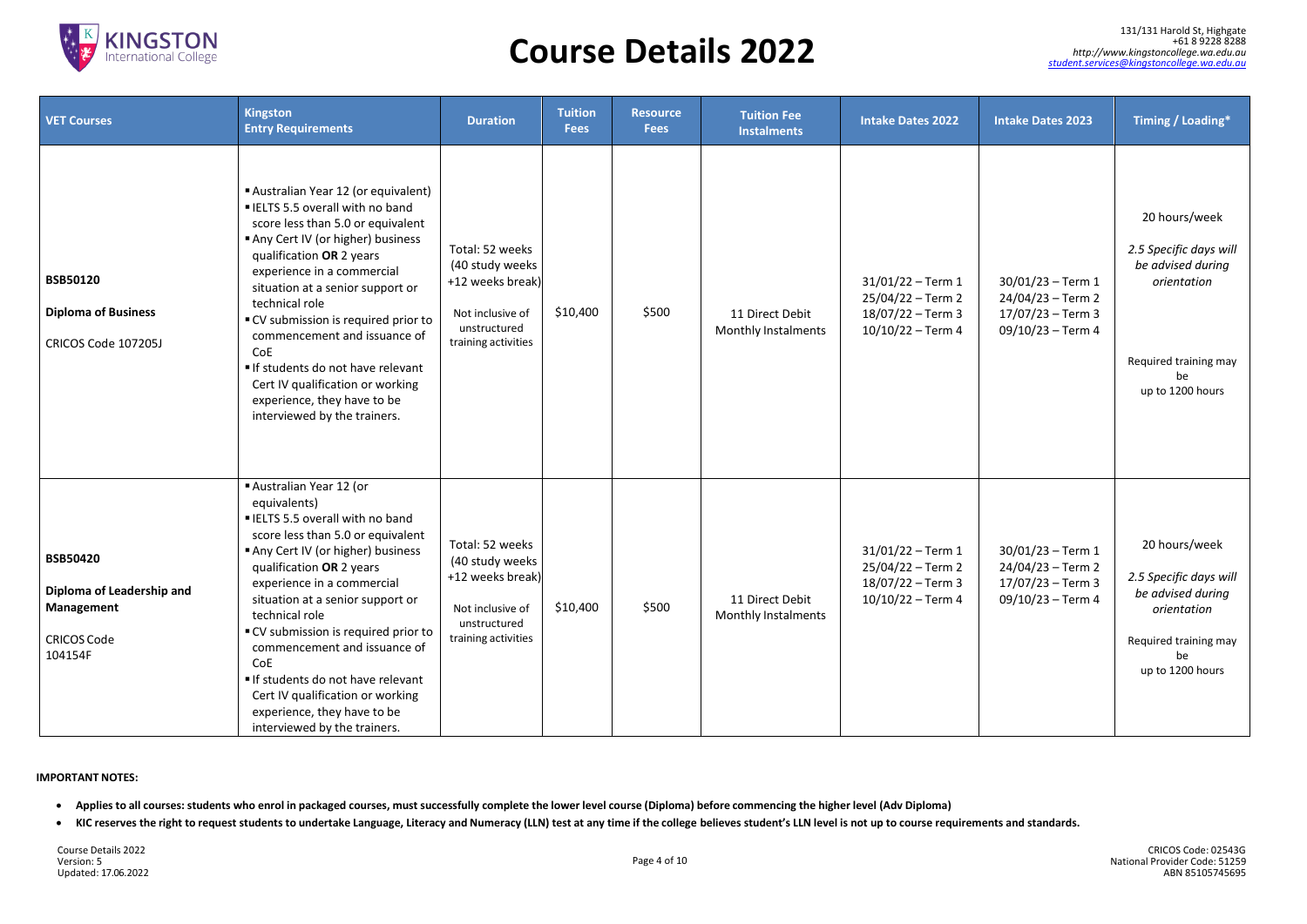

#### **IMPORTANT NOTES:**

- Applies to all courses: students who enrol in packaged courses, must successfully complete the lower level course (Diploma) before commencing the higher level (Adv Diploma)
- KIC reserves the right to request students to undertake Language, Literacy and Numeracy (LLN) test at any time if the college believes student's LLN level is not up to course requirements and standards.

| <b>VET Courses</b>                                                                                          | <b>Kingston</b><br><b>Entry Requirements</b>                                                                                                                                                                                                                                                                                                                                                                            | <b>Duration</b>                                                                                                   | <b>Tuition</b><br><b>Fees</b> | <b>Resource</b><br><b>Fees</b> | <b>Tuition Fee</b><br><b>Instalments</b> | <b>Intake Dates 2022</b>                                                              | <b>Intake Dates 2023</b>                                                                | <b>Timing / Loading*</b>                                                                                                  |
|-------------------------------------------------------------------------------------------------------------|-------------------------------------------------------------------------------------------------------------------------------------------------------------------------------------------------------------------------------------------------------------------------------------------------------------------------------------------------------------------------------------------------------------------------|-------------------------------------------------------------------------------------------------------------------|-------------------------------|--------------------------------|------------------------------------------|---------------------------------------------------------------------------------------|-----------------------------------------------------------------------------------------|---------------------------------------------------------------------------------------------------------------------------|
| <b>BSB60420</b><br><b>Advanced Diploma of Leadership</b><br>and Management<br><b>CRICOS Code</b><br>107208F | ■ IELTS 6.0 overall with no band<br>score less than 5.0 or equivalent<br>Any Diploma (or higher) business<br>qualification OR 3 years of<br>experience in a commercial<br>situation at a senior support or<br>technical role<br>■ CV submission and an interview is<br>required prior to commencement<br>and issuance of CoE                                                                                            | Total: 52 weeks<br>(40 study weeks<br>+12 weeks break)<br>Not inclusive of<br>unstructured<br>training activities | \$10,400                      | \$500                          | 11 Direct Debit<br>Monthly Instalments   | $31/01/22 - Term 1$<br>25/04/22 - Term 2<br>$18/07/22 - Term3$<br>$10/10/22 - Term 4$ | $30/01/23 - Term 1$<br>$24/04/23 - Term 2$<br>$17/07/23 - Term3$<br>$09/10/23 - Term 4$ | 20 hours/week<br>2.5 Specific days willbe<br>advised during<br>orientation<br>Required training maybe<br>up to 1200 hours |
| <b>BSB80120</b><br><b>Graduate Diploma of</b><br><b>Management (Learning)</b><br>CRICOS Code: 109376G       | At least 18 years old<br>$\blacksquare$<br>Completed Diploma / Advanced<br>$\blacksquare$<br>Diploma / Bachelor<br>(recommended)<br>3 years of working experience<br>$\blacksquare$<br>(recommended)<br>IELTS 6.0 with no band less than<br>$\blacksquare$<br>5.5<br>Interview with Academic<br>$\blacksquare$<br>Manager to determine<br>suitability of the course for<br>students who do not meet the<br>requirements | Total: 52 weeks<br>(40 study weeks<br>+12 weeks break)<br>Not inclusive of<br>unstructured<br>training activities | \$25,000                      | \$1000                         | 10 Direct Debit<br>Monthly Instalments   | $10/10/22 - Term 4$                                                                   | $30/01/23 - Term 1$<br>$24/04/23 - Term 2$<br>$17/07/23 - Term3$<br>$09/10/23 - Term 4$ | 20 hours/week<br>2.5 Specific days willbe<br>advised during<br>orientation<br>Required training maybe<br>up to 1200 hours |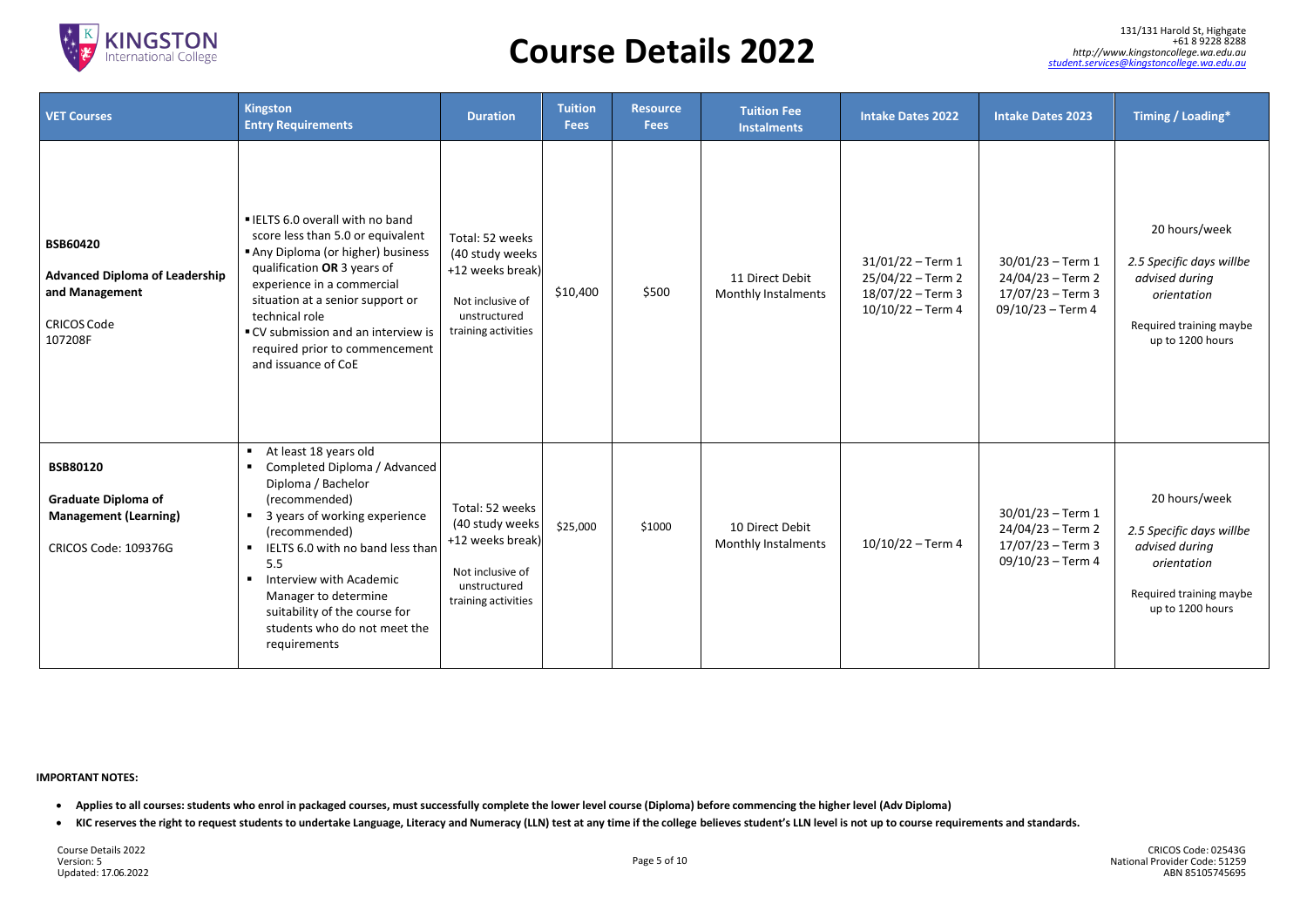

#### **IMPORTANT NOTES:**

- Applies to all courses: students who enrol in packaged courses, must successfully complete the lower level course (Diploma) before commencing the higher level (Adv Diploma)
- KIC reserves the right to request students to undertake Language, Literacy and Numeracy (LLN) test at any time if the college believes student's LLN level is not up to course requirements and standards.

Course Details 2022 Version: 5 Updated: 17.06.2022

| <b>VET Courses</b>                                                                            | <b>Kingston</b><br><b>Entry Requirements</b>                                                                                                                                                                                                                                                                                                                                                                                                                                                                                                                                                                                                                                                                                                                                                                                                                                                                                                                                                                                                                                   | <b>Duration</b>                                                                                                    | <b>Tuition</b><br><b>Fees</b> | <b>Resource</b><br><b>Fees</b> | <b>Tuition Fee</b><br><b>Instalments</b> | <b>Intake Dates 2022</b> | <b>Intake Dates 2023</b>                                                              | Timing / Loading*                                                                                                         |
|-----------------------------------------------------------------------------------------------|--------------------------------------------------------------------------------------------------------------------------------------------------------------------------------------------------------------------------------------------------------------------------------------------------------------------------------------------------------------------------------------------------------------------------------------------------------------------------------------------------------------------------------------------------------------------------------------------------------------------------------------------------------------------------------------------------------------------------------------------------------------------------------------------------------------------------------------------------------------------------------------------------------------------------------------------------------------------------------------------------------------------------------------------------------------------------------|--------------------------------------------------------------------------------------------------------------------|-------------------------------|--------------------------------|------------------------------------------|--------------------------|---------------------------------------------------------------------------------------|---------------------------------------------------------------------------------------------------------------------------|
| <b>BSB80320</b><br><b>Graduate Diploma of Strategic</b><br>Leadership<br>CRICOS Code: 109377F | At least 18 years old<br>$\blacksquare$<br>Have completed a Diploma or<br>Advanced Diploma qualification<br>in related fields of study and 3<br>years equivalent full-time<br>relevant workplace experience<br>at a significant level of<br>leadership and management<br>responsibility and/or complexity<br>in an enterprise (mandatory) or<br>Have completed a Bachelor's<br>$\blacksquare$<br>degree in related fields of study<br>and 2 years of equivalent full-<br>time relevant workplace<br>experience at a significant level<br>of leadership and management<br>responsibility and/or complexity<br>in an enterprise (mandatory) or<br>Have five years of equivalent<br>full-time relevant workplace<br>experience at a significant level<br>of leadership and management<br>responsibility and/or complexity<br>in an enterprise (mandatory).<br>IELTS 6.0 with no band less than<br>$\blacksquare$<br>5.5<br>Interview with Academic<br>$\blacksquare$<br>Manager to determine the<br>suitability of the course for<br>students who do not meet the<br>requirements | Total: 52 weeks<br>(40 study weeks)<br>+12 weeks break)<br>Not inclusive of<br>unstructured<br>training activities | \$25,000                      | \$1000                         | 10 Direct Debit<br>Monthly Instalments   | $10/10/22 - Term4$       | $30/01/23 - Term 1$<br>24/04/23 - Term 2<br>$17/07/23 - Term3$<br>$09/10/23 - Term 4$ | 20 hours/week<br>2.5 Specific days willbe<br>advised during<br>orientation<br>Required training maybe<br>up to 1200 hours |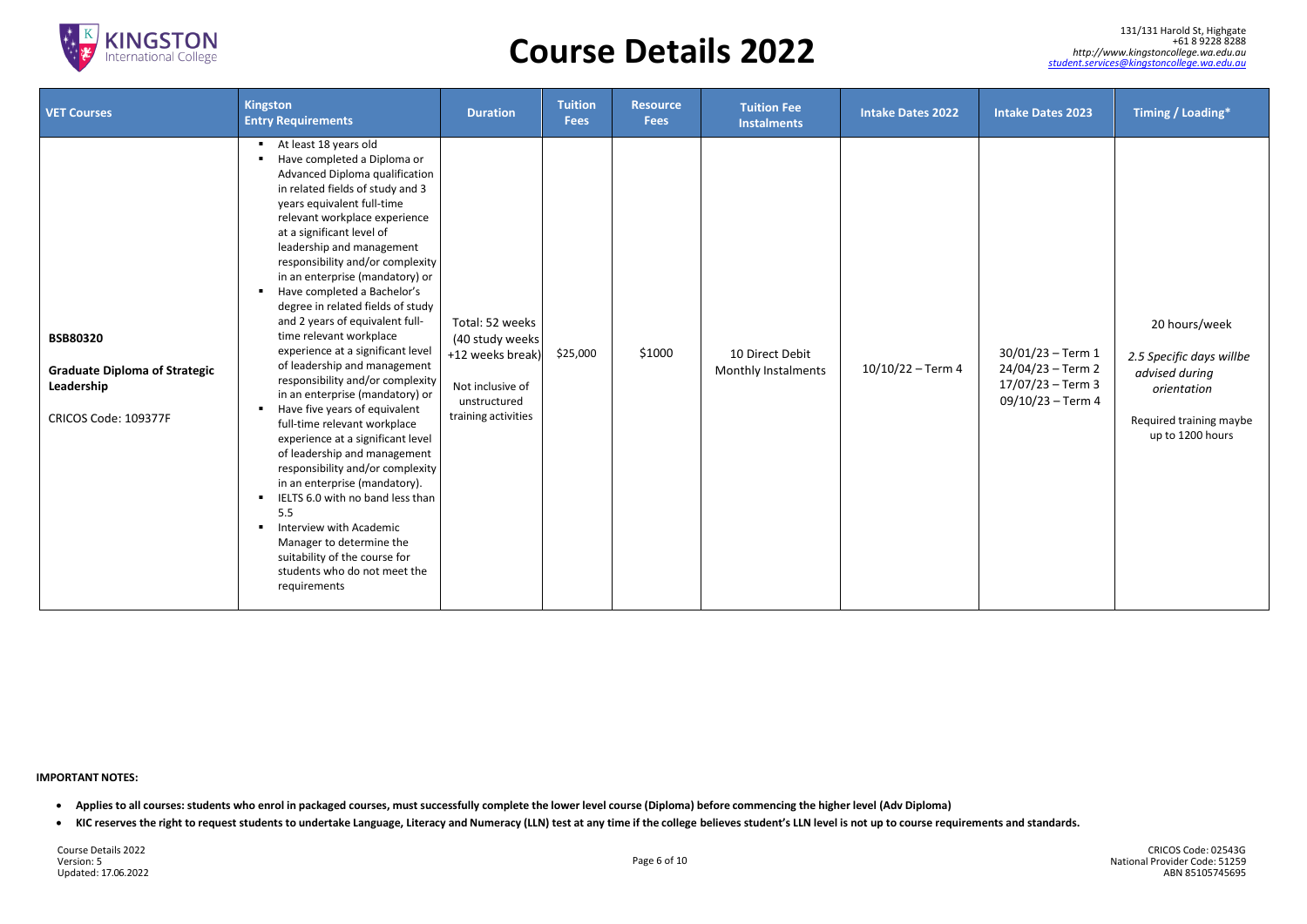

# *[http://www.kingstoncollege.wa.edu.au](http://www.kingstoncollege.wa.edu.au/)* **Course Details 2022** *[student.services@kingstoncollege.wa.edu.au](mailto:student.services@kingstoncollege.wa.edu.au)*

#### **IMPORTANT NOTES:**

- Applies to all courses: students who enrol in packaged courses, must successfully complete the lower level course (Diploma) before commencing the higher level (Adv Diploma)
- KIC reserves the right to request students to undertake Language, Literacy and Numeracy (LLN) test at any time if the college believes student's LLN level is not up to course requirements and standards.

CRICOS Code: 02543G National Provider Code: 51259 ABN 85105745695

131/131 Harold St, [Highgate](https://goo.gl/maps/xcR8P6MTyYL2) +61 8 9228 8288<br>http://www.kingstoncollege.wa.edu.au<br>student.services@kingstoncollege.wa.edu.au

| <b>ELICOS Courses</b>                                       | <b>Kingston</b><br><b>Entry Requirements</b> | <b>Duration</b>                                                                                                                                           | <b>Tuition Fee</b> | <b>Other Fees</b>                     | <b>Intakes</b>                               |                                                                                                                 | <b>Timetable</b>                                                                               |
|-------------------------------------------------------------|----------------------------------------------|-----------------------------------------------------------------------------------------------------------------------------------------------------------|--------------------|---------------------------------------|----------------------------------------------|-----------------------------------------------------------------------------------------------------------------|------------------------------------------------------------------------------------------------|
| 050601E<br><b>General English</b><br>(Full Time)<br>050601E | N/A                                          | 2-60 weeks (For<br>enrolment of fewer<br>than 10 weeks, the<br>student needs to<br>provide a reason and<br>get approval from<br>KIC before<br>enrolment.) | \$350 per week     | Resource<br>Fees:<br>\$10/week        | Every Monday<br>(Subject to<br>Availability) | Weekend Classes*<br>Thursday and Friday<br>$4:00 \text{pm} - 9:45 \text{pm}$<br>&<br>Saturday<br>8:00am -6:30pm | Thu<br>4:<br>--------1!<br>7:<br>8:<br>---------1!<br>10 <sub>1</sub><br>12<br>--------30<br>3 |
| 050601E<br><b>General English</b><br>(Part-Time)            |                                              |                                                                                                                                                           | \$270 per week     | <b>Resource</b><br>Fees:<br>\$10/week | Every Monday<br>(Subject to<br>Availability) | Evening/Weekend<br>Classes<br>*Thursday and<br>Friday<br>$5:00$ pm $-9:45$ pm<br>Saturday<br>8:00am -3:00pm     | Thu<br>5:<br>--------1!<br>7.<br>8:<br>--------1!<br>10<br>--------4!<br>12                    |

Thursday and Friday: 4:00pm – 6:45pm --------15 minutes break------- 7:00pm – 9:45pm & Saturday: 8:00am-10:00am --------15 minutes break------- 10:15am- 12:00pm --------45 minutes break------- 12:45pm-3:00pm --------30 minutes break------- 3:30pm-6:30pm

Thursday and Friday: 5:00pm – 6.45pm --------15 minutes break------- 7.00pm - 9:45pm

Saturday: 8:00am-10:00am --------15 minutes break------- 10:15am- 12:00pm --------45 minutes break------- 12:45pm-3:00pm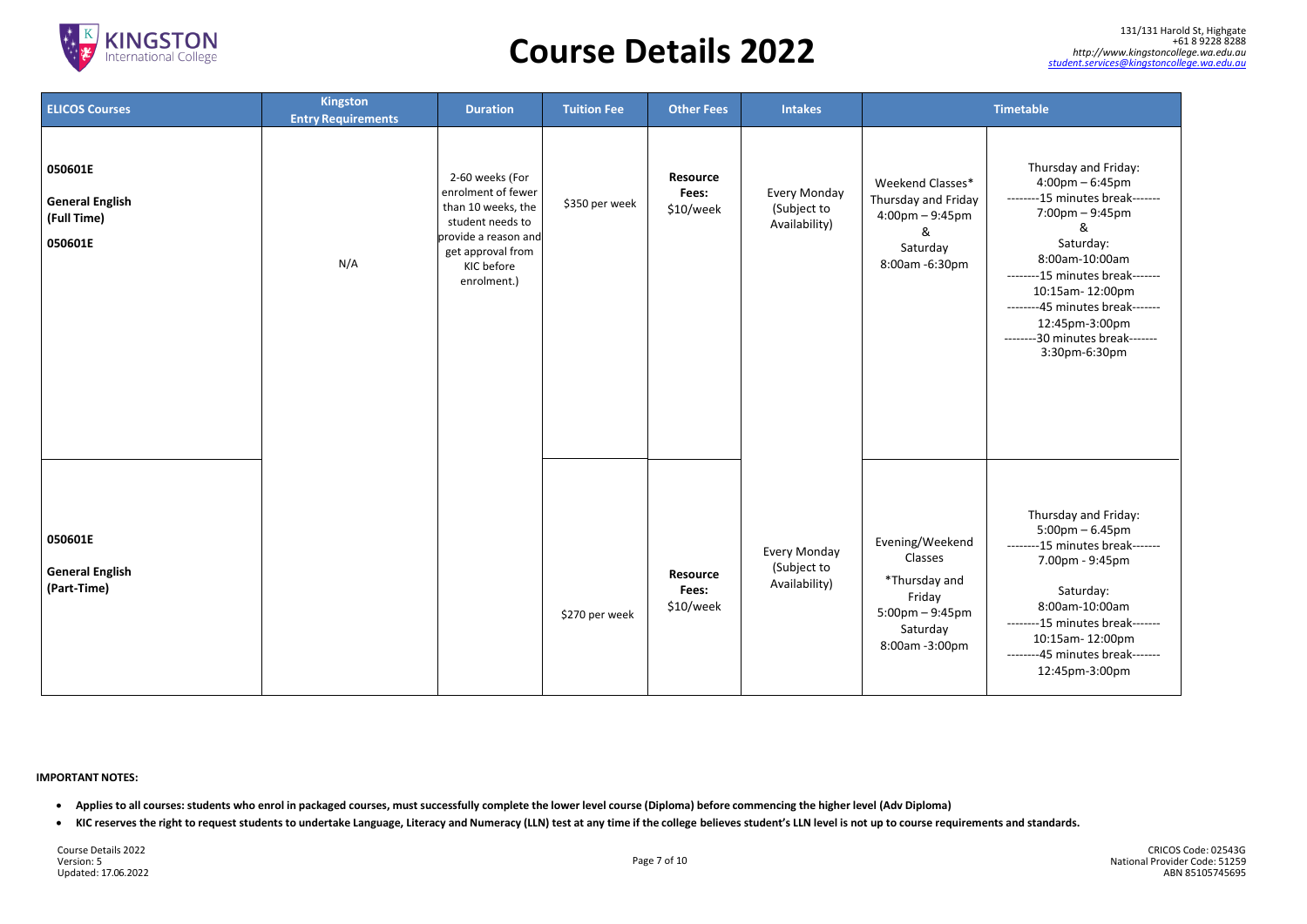

#### **IMPORTANT NOTES:**

- Applies to all courses: students who enrol in packaged courses, must successfully complete the lower level course (Diploma) before commencing the higher level (Adv Diploma)
- KIC reserves the right to request students to undertake Language, Literacy and Numeracy (LLN) test at any time if the college believes student's LLN level is not up to course requirements and standards.

Course Details 2022 Version: 5 Updated: 17.06.2022

| <b>Timetable</b> |
|------------------|
|                  |
|                  |
|                  |
|                  |
|                  |
|                  |
|                  |
|                  |
|                  |
|                  |
|                  |

| <b>ELICOS Courses</b>                                                                                                                           | <b>Kingston</b><br><b>Entry Requirements</b> | <b>Duration</b> | <b>Tuition</b><br><b>Fees</b> | <b>Other Fees</b>                  | <b>Intakes</b> |            | <b>Timetable</b> |
|-------------------------------------------------------------------------------------------------------------------------------------------------|----------------------------------------------|-----------------|-------------------------------|------------------------------------|----------------|------------|------------------|
| 050522D<br><b>IELTS Intensive</b><br>Preparation<br>(Full Time)<br>Minimum of 20 scheduled<br>contact hours per week of<br>face-to-face classes | IELTS 4.0 overall<br>(or equivalent)         | 2-10 weeks      | \$350 per week                | <b>Resource Fees:</b><br>\$10/week | <b>TBA</b>     | <b>TBA</b> |                  |
| 050522D<br><b>IELTS Intensive</b><br>Preparation<br>(Part Time)<br>Not suitable for<br>Student Visa holders                                     | IELTS 4.0 overall<br>(or equivalent)         | 2-10 weeks      | \$270 per week                | <b>Resource Fees:</b><br>\$8/week  | <b>TBA</b>     | <b>TBA</b> |                  |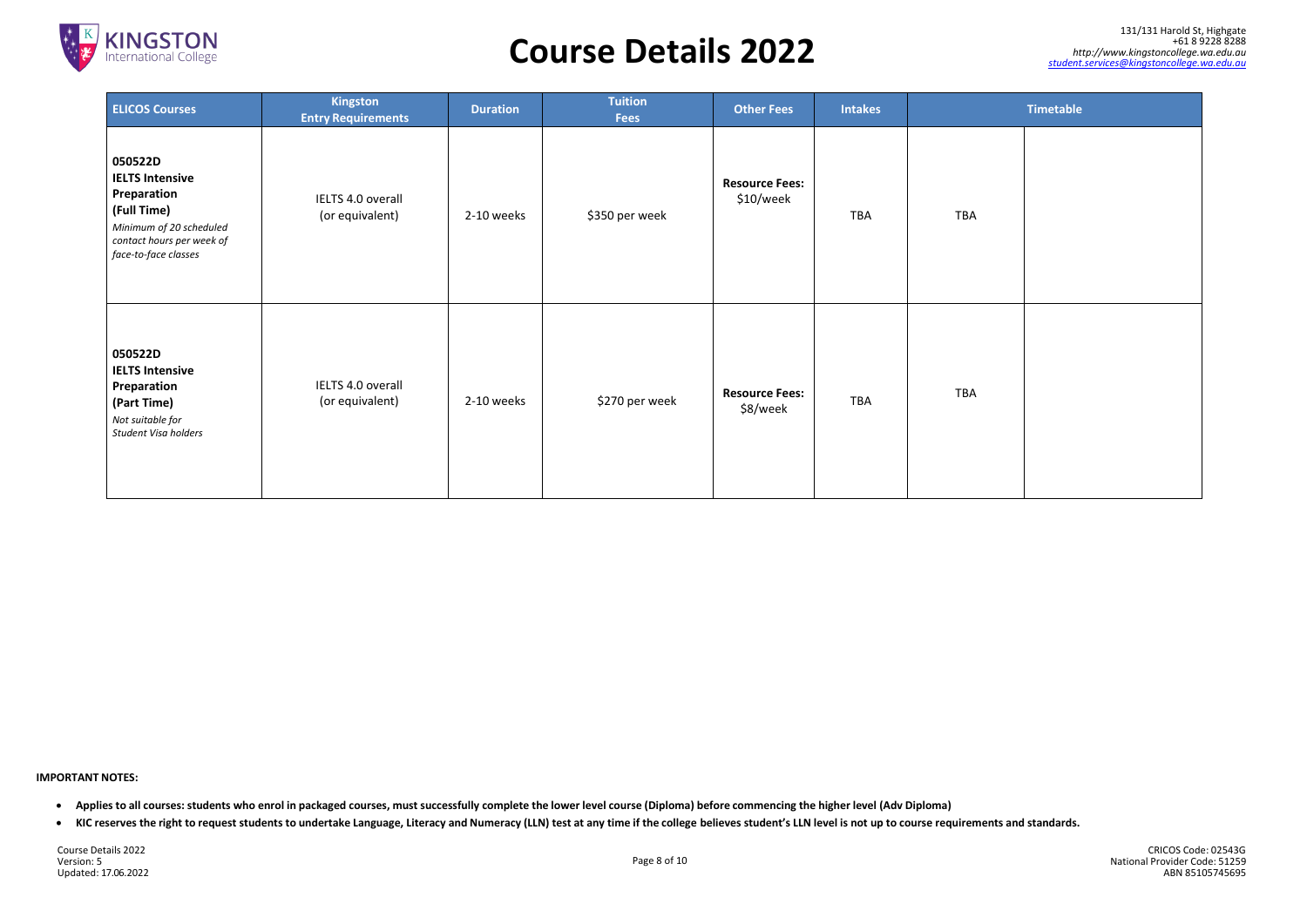

#### **IMPORTANT NOTES:**

- Applies to all courses: students who enrol in packaged courses, must successfully complete the lower level course (Diploma) before commencing the higher level (Adv Diploma)
- KIC reserves the right to request students to undertake Language, Literacy and Numeracy (LLN) test at any time if the college believes student's LLN level is not up to course requirements and standards.

Course Details 2022 Version: 5 Updated: 17.06.2022

|                    | <b>Timetable</b>                                                                                                                                                                                                                                                                                                                                                   |
|--------------------|--------------------------------------------------------------------------------------------------------------------------------------------------------------------------------------------------------------------------------------------------------------------------------------------------------------------------------------------------------------------|
| ation<br>ım<br>eek | Unlimited access to our<br>online practice materials<br>available 24/7<br>Unlimited access to our<br><b>IELTS</b> tips and tricks<br>updated weekly<br>Access to a qualified<br>teacher via email or<br>instant messaging to ask<br>questions<br>Two essays per week<br>marked and annotated<br>One hour of video<br>contact with a qualified<br>teacher each week |

| <b>ELICOS Courses</b>                                                                                                           | <b>Kingston</b><br><b>Entry Requirements</b> | <b>Duration</b> | <b>Tuition</b><br><b>Fees</b> | <b>Other Fees</b>                                                                       | <b>Intakes</b> |                                              | <b>Timetable</b>                                                                                                                               |
|---------------------------------------------------------------------------------------------------------------------------------|----------------------------------------------|-----------------|-------------------------------|-----------------------------------------------------------------------------------------|----------------|----------------------------------------------|------------------------------------------------------------------------------------------------------------------------------------------------|
| 050522D<br><b>IELTS Intensive</b><br>Preparation<br>(Online)<br><b>Perth Campus</b><br>Not suitable for<br>Student Visa holders | IELTS 4.0 overall<br>(or equivalent)         | 2-10 weeks      | \$130/week                    | <b>Resource Fees:</b><br>One off<br>resource fee :<br>\$30<br>Attendance<br>Certificate | <b>TBA</b>     | Recommendation<br>of minimum<br>5 hours/week | $\bullet$ Ur<br>on<br>av<br>$\bullet$ Ur<br>IEI<br>up<br>Ac<br>$\bullet$<br>tea<br>ins<br>qu<br>$\bullet$ Tw<br>m<br>$\bullet$ Or<br>CO<br>tea |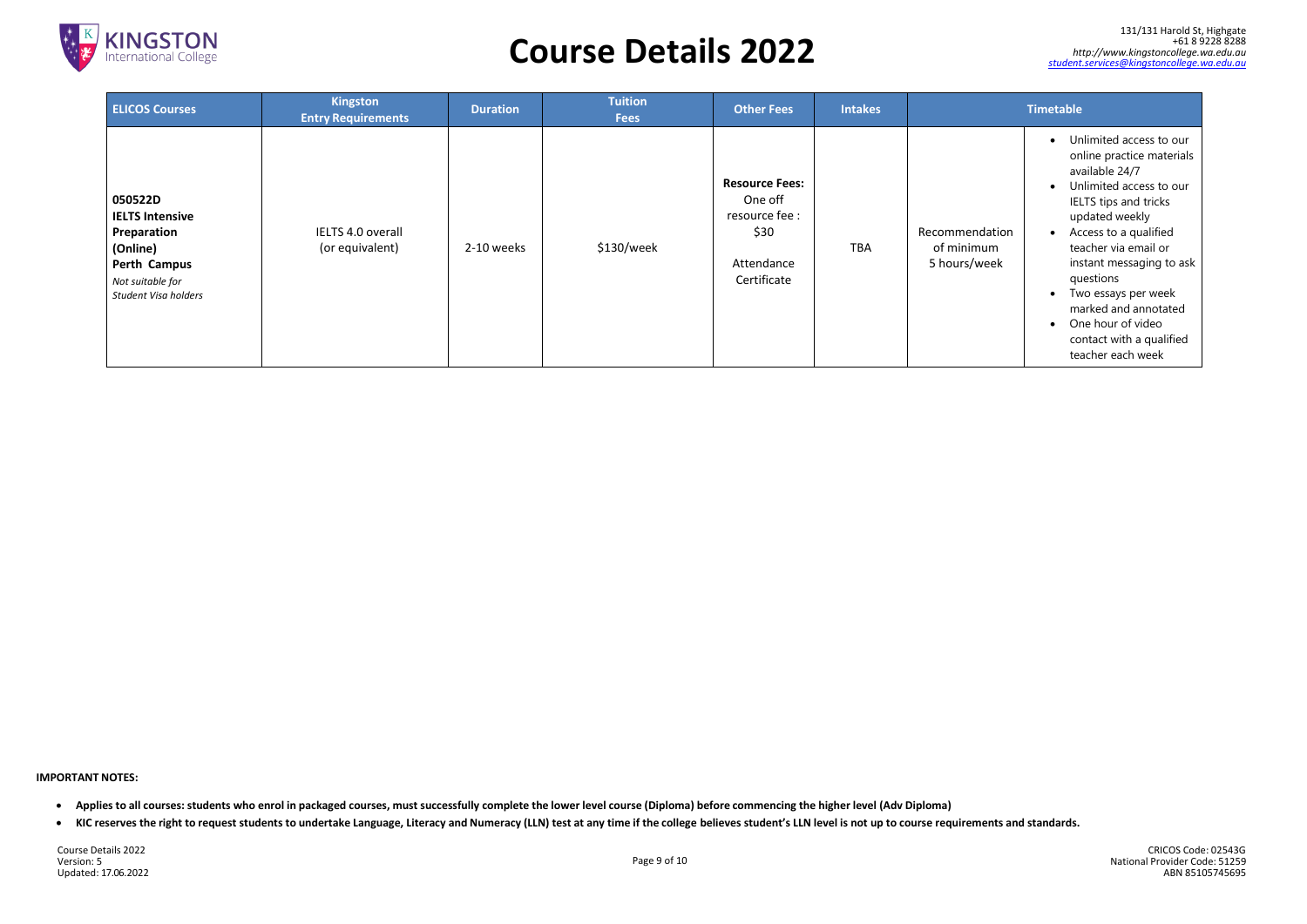131/131 Harold St, [Highgate](https://goo.gl/maps/xcR8P6MTyYL2) +61 8 9228 8288



# *[http://www.kingstoncollege.wa.edu.au](http://www.kingstoncollege.wa.edu.au/)* **Course Details 2022** *[student.services@kingstoncollege.wa.edu.au](mailto:student.services@kingstoncollege.wa.edu.au)*

#### **IMPORTANT NOTES:**

- Applies to all courses: students who enrol in packaged courses, must successfully complete the lower level course (Diploma) before commencing the higher level (Adv Diploma)
- KIC reserves the right to request students to undertake Language, Literacy and Numeracy (LLN) test at any time if the college believes student's LLN level is not up to course requirements and standards.

CRICOS Code: 02543G National Provider Code: 51259 ABN 85105745695

### **Additional Information:**

### **Accommodation Services (Airport Pick-Up)**

- Kingston International College is contracted with the Australian Homestay Network.
- For more information on Accommodation Services and Airport Pick-Up options, please refer to: [http://www.homestaynetwork.org](http://www.homestaynetwork.org/)
- Alternatively, you can email AHN Perth Office at [perth@homestaynetwork.org](mailto:perth@homestaynetwork.org) for further assistance.

### **\* Timing may be subject to change due to operational requirements.**

- **Matured Aged students (21 years old and above) are assessed on case by case basis on their eligibility to enrol to the respective course based on their working experience if they do not haveevidence of previous required academic qualifications.**
- Students who wish to pay their course tuition fees (for courses that are longer than 12 weeks only) by monthly instalments will need to sign up for direct debit payment **plan and the service agreement. Please ask Student Services department for more information.**
- " KIC reserves the right to test students Language, Literacy and Numeracy level at any time if the college believes that students' English level is not up to course standard.
- **Online option is available as a temporary measure due to travel restrictions. Please contact us to find out whether you are eligible to study the course online.**

#### **Orientation Times:**

#### Day Classes

ELICOS-Starts: 08:45am sharp on course commencement day (unless advised otherwise) VET-Starts: 08:45am sharp on the Monday before course commencement day (unless advised otherwise)

#### Weekend Classes

ELICOS-Starts: 2:45pm sharp on the Thursday of commencement week (unless advised otherwise)

Kingston International College reserves the right to change prices without notice.

Please refer to [http://www.kingstoncollege.wa.edu.au f](http://www.kingstoncollege.wa.edu.au/)or updated course and pricing information.

All prices are quoted in Australian dollars.

Application Fees do not apply to the re-enrolment of current/former Kingston International College students who finalise their re-enrolment within 3 months of completing their current/former course with Kingston College. Students are required to pay a standard non-refundable Commitment Fee on acceptance. This fee is used to confirm the enrolment of students in the course/s for which admission has been offered.

A non-refundable Specialisation Commitment Fee may also be applied for selected courses.

### **\$250 APPLICATION FEE**

*Payable on Acceptance – Non-Refundable*